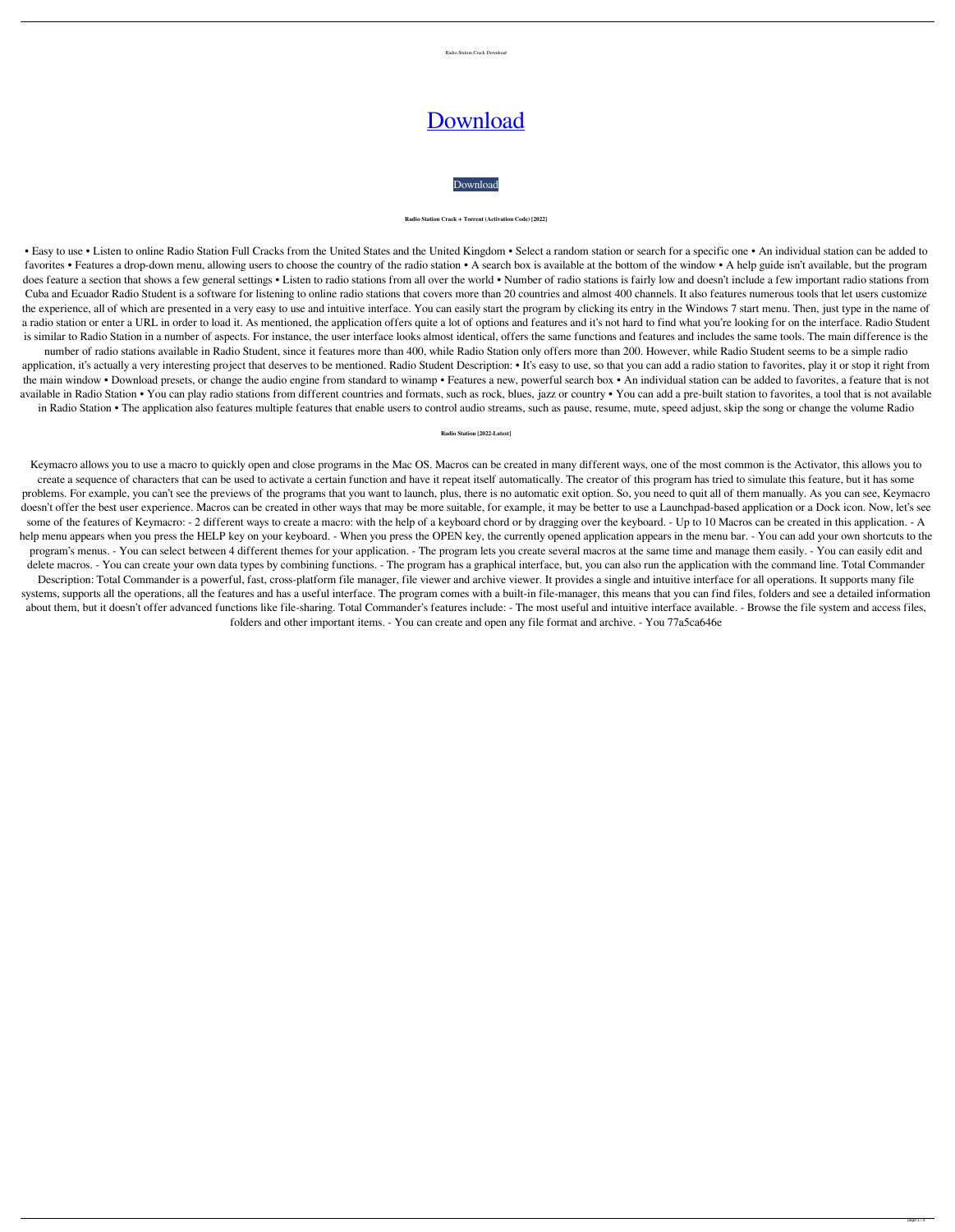## **Radio Station Crack +**

Radio Station is a free radio listener application that lets you listen to online radio stations from several countries. You can find your favorite radio stations with just a few clicks, without the need to use other media players. Radio Station is available in two versions, Lite and Pro. What's more, the number of features is fairly small, making Radio Station a decent piece of software, even though it lacks some major utilities. In order to install Radio Station, you need to first download the executable file and the setup package. When you run the file, it will launch the setup wizard and you can select between Lite and Pro versions of the software. Radio Station Features: Radio Station is comprised in a single, clean window, which hosts several radio stations at once. You can adjust their volume and change the color of the GUI, while all stations are listed in a list box. A drop-down menu is available in the main window and it makes it easy to select the radio station that you want to listen. There are also two search bars that you can use to enter the name of a radio station and search for it. As you can see, Radio Station only shows two radio stations for now, and that might be a bit annoying for many users. A search bar and a drop-down menu are available in the main window, but a few more features would be much appreciated. For instance, it would be great to see a help menu where users can find tips and tutorials that can help them learn how to use the program. Searching for the radio station you're interested in can be a bit of a bother, as it doesn't use the Spotify approach of allowing users to search directly from the app. Instead, you need to navigate to the search bar and type in the name of a radio station. In order to save your favorite stations, you need to add them to a favorites list. You can add a radio station to your favorites directly by selecting it from the list box, or you can open the dialog box and add the radio station manually. Adding a radio station is as easy as clicking the "+" button and entering the name. You can remove a radio station from your favorites list by clicking on the "-" button. Radio Station doesn't offer many features when it comes to enabling users to customize the program, but at least the interface is clean and it's well-designed. On the other hand,

## **What's New in the?**

Radio Station is a basic piece of software that lets you listen to online radio stations from several countries around the world. The program's GUI may seem a bit cluttered at the first look, so users might need a few minutes to figure out the purpose of each button. What's more, a help section does exist, but the help manual available there doesn't launch, which isn't quite good news for beginners. Selecting a radio station is as easy as pie because Radio Station shows a drop-down menu right in the main window, while a search box is available at the bottom of the window. On the other hand, there are no dedicated tools to save a certain station or add it to favorites, which means that you need to perform the same steps every time you want to listen to a specific entry. The number of features is fairly small and all of them are comprised in the main window, so you can listen to a random station, adjust volume, change the color scheme of the GUI and search for a station. Another major drawback is the lack of many important radio stations. While Radio Station features stations from Cuba and Ecuador, it only offers users two radio stations from the United States and five from the United Kingdom. Plus, it doesn't feature dedicated utilities that could enable users add their very own stations to the database. All things considered, Radio Station is just an interesting project and nothing more. It needs a lot of improvements to at least be considered a solution for listening to online radio stations and a much more user-friendly approach. Features: To begin with, Radio Station gives you the chance to listen to two radio stations from the United States, five radio stations from the United Kingdom and five radio stations from the United States and Cuba. Further on, you can play your favorite song in Real Audio and MP3 format, change the color of the GUI and the number of radio stations displayed in the main window. On top of that, you can search for your favorite station by typing its name, the name of its city or the area where the station broadcasts. As for the tools, the only thing available is the main window, where you can choose the radio station and adjust the volume of the radio signal. In addition, Radio Station is a bit slow when dealing with large databases of stations. In all, Radio Station is a simple but really useful piece of software that lets you search for radio stations from different countries all over the world. It isn't perfect, but the good thing is that it has some basic utilities that let you start a new session quickly. Pros: - is compatible with Windows 98, ME, 2000, XP, Vista and Windows 7 - features include Real Audio and MP3 playback - allows you to play radio stations from several countries